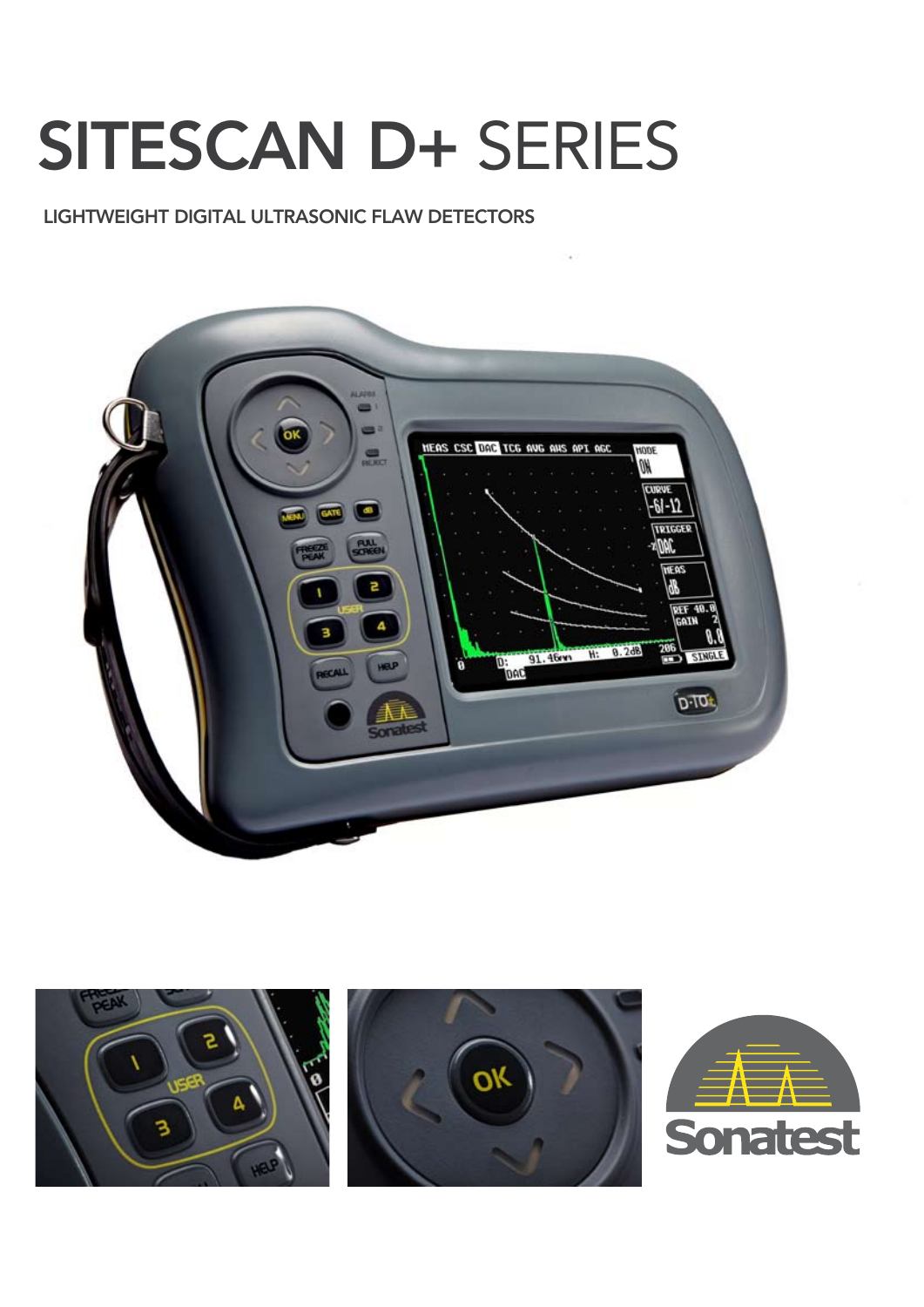## THE SITESCAN D+ SERIES Quality, performance and reliability repackaged.

#### For over 20 years the Sitescan name has meant highly reliable, technician focussed flaw detectors and the new range continues this tradition. The Sitescan D+ delivers high performance and advanced features, yet our engineer's experience in user interface design has ensured it is easy and quick to use. The acknowledged ease of use of previous generation Sitescans has been enhanced with the menu navigation scrollwheel, providing easy access to functions. The menu structure has been designed to guide the user through their task with operation quickly becoming second nature.

The Sitescan D-10+ has a broad band amplifier compatible with a wide range of transducers whilst the D-20+ model has several narrow bands for improved performance. The "analogue feel" from the high quality broadband amplifier shows all the detail required to identify defect types such as holes or cracks, and sufficient resolution for identifying small signals. Typical applications are weld inspection, corrosion testing, small castings, forgings and delamination checking.



### Lightweight Ergonomics

The Sitescan D+ Series represents a new generation of portable digital flaw detectors. It's ground breaking ergonomic design has been evolved to make it comfortable for day-long use. A large screen display has not been sacrificed to achieve compact dimensions giving the Sitescan D+ series one of the highest display to size ratios of any field instrument.

HODE

**CURVE** 

ON **TRIGGER** 



#### Flaw Sizing (DGS/AVG, AWS, API) Optional



#### DAC

Up to 10 points can be used to construct a digital DAC curve, with selectable JIS/ASME and EN1714 curves. Selected DAC curve acts as a monitor gate for alarm outputs. Gate 1 can be used to measure defect height as either % DAC, DAC+dB or %Full Screen Height.

#### AVG

D:<br>TAVG

AVG/DGS software can be configured for any transducer and gives accurate sizing of flaws with direct readout of Equivalent Reflector Size. The visible ERS curve can be adjusted to display the desired acceptance level and used to trigger the alarm and measurement reading.

 $3.3<sub>1</sub>$ 

122.40m ERS: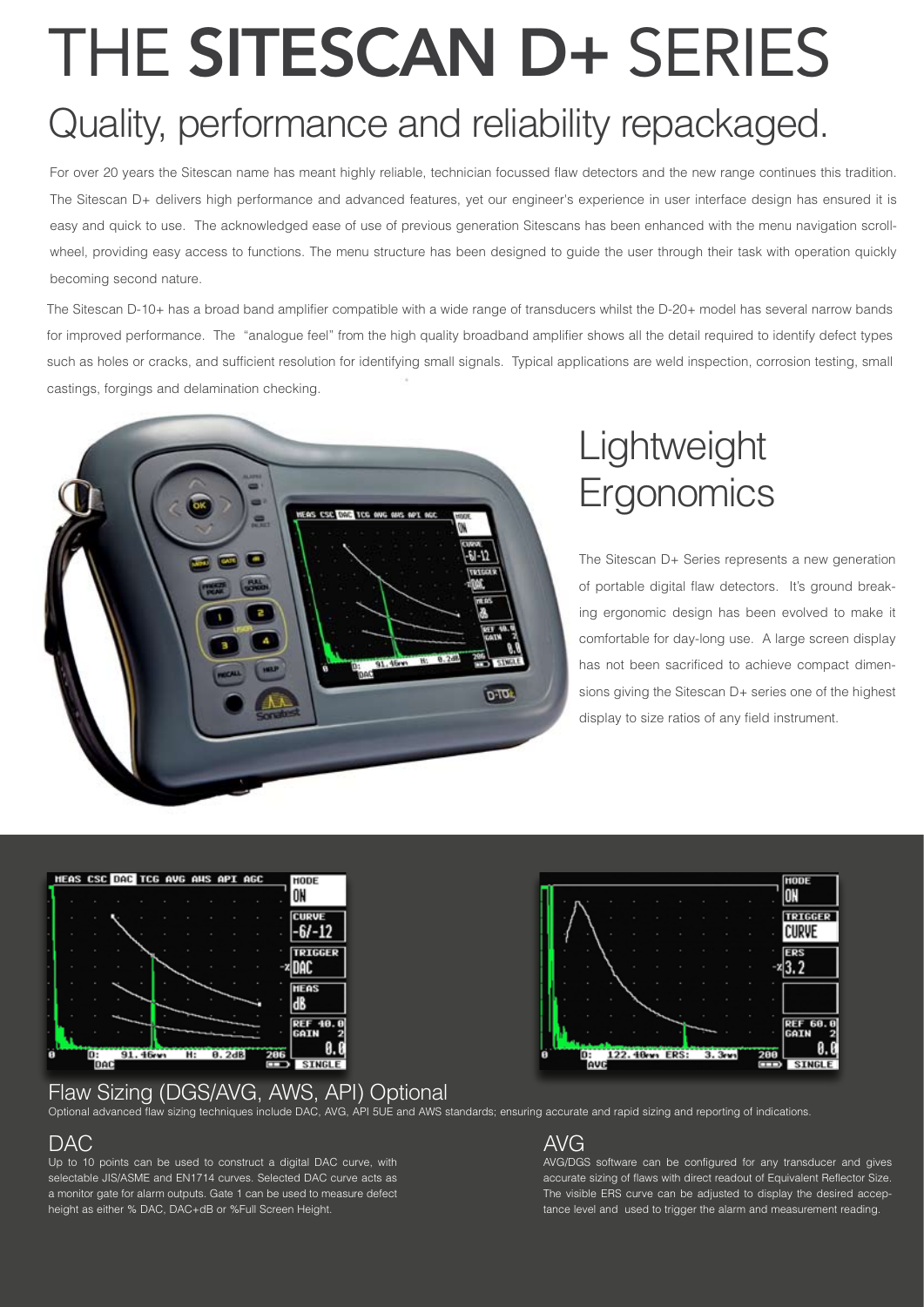### **High Visibility Display**

For any flaw detector the display is a crucial element. The Sitescan D+ series has large colour transflective TFT display as standard, providing high visibility at any light level. The choice of colours for menus and waveform display enhance clarity, with the LCD simulation mode giving direct sunlight readability. The TFT does not suffer the typical black out problems or temperature limitations of LCD giving full weather capability. The Full Screen mode maximizes the A-scan area to improve readability further whilst testing and its fast response and peak capture functionality ensure any indication is clearly displayed, even if it only appears for one cycle of the PRF.

### **Robust and Adaptable**

Sonatest's reputation for robust design and proven reliability is an important aspect of flaw detector ownership. Down time is expensive and should be minimized to ensure maximum productivity. The Sitescan D+ Series is constructed to high standards using engineered polymers and sealed to IP67, and is designed to incorporate many features to make site work easier. The integrated pipe stand is adjustable to give easy positioning, whilst the standard camera mount fixing on the back opens up a wide variety of useful accessories such as magnetic hooks, tripod mounts and body harnesses. The Sitescan D+ units can be easily attached to pipe work, metal plates or hung from the nearest fixing, giving the user both hands free for scanning.

#### **SDMS Lite (Data Management Software)**

This Windows based data management tool interfaces the Sitescan D+ series to a PC. The Lite version comes as standard, with the capability to capture the displayed A-scan and transfer it Microsoft Word. This is useful for producing application notes or reporting indications. The optional full version uploads and downloads panel settings and A-scans, which can also be transferred into Microsoft Word for customised reporting. Thickness readings can be transferred into Excel for more advanced analysis such as charts for B & C-scans.



#### **Advanced Thickness Logging**

Thickness measurement is a major application of the Sitescan  $D$ + series and good data logging tools are essential to productivity. As standard, Sitescan has the capability to store readings in a 2 or 3 dimensional grid format, or download test sequence files from asset management software. In addition to the basic thickness reading, the user can store the A-Scan and user defined notes, or with the B-Scan option, a full B-Scan image. Reviewing readings is easy using the scroll wheel and the USB connection enables fast transfer of data.









#### **B-Scan**

The optional B-scan display function shows the cross section of the material based on its wall thickness. The B-scan has selected update rates from 3 to 10 times per second, and can be stored with the thickness readings and transferred to the PC via SDMS.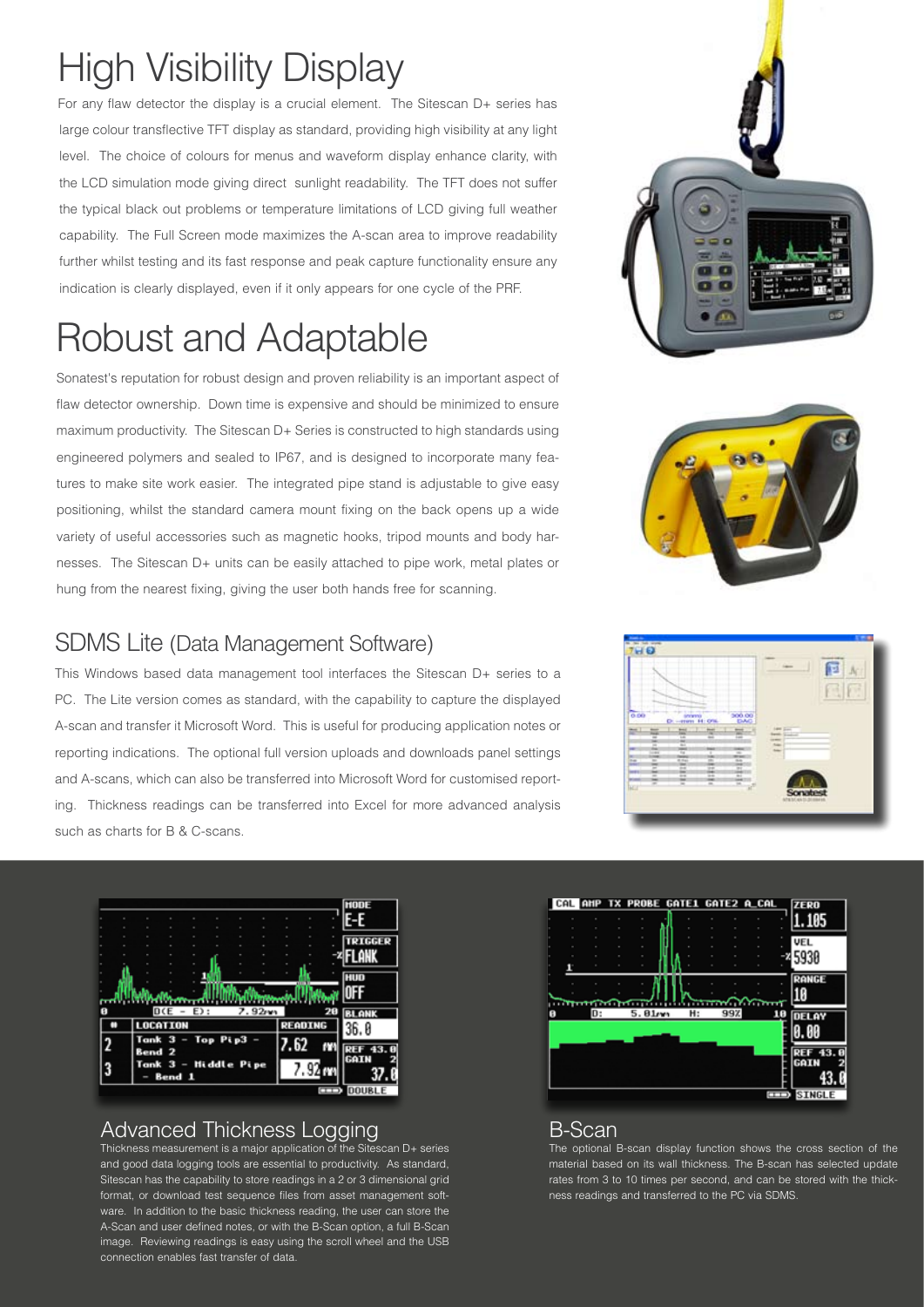### Navigation

The Sitescan  $D+$  series uses a  $3<sup>rd</sup>$  generation innovative rotary control wheel for fast, single handed menu selection and setting changes. The tactile, durable keypad uses new technology to increase resistance to water, along with mechanical switches for enhanced lifetime. Simply slide your thumb or finger around the unique scroll-wheel to quickly access menu items, or change parameters. The scroll wheel offers the advantages of a rotary knob, but has no moving parts to become damaged, or blocked by couplants.

#### **Direct Access Keys**

From Sonatest's experience of flaw detector design we know users want direct access to the essential parameters of gate adjustment and gain control. These are positioned close to the scroll wheel, so it is easy to switch between gain, gates and the menu with one hand. There are also direct keys for freezing the scan and switching to full screen mode.

#### **User Buttons**

The Sitescan D+ series has unique User Keys that can be assigned directly to menu items or actions. The system works in the same way as the preset radio buttons in your car. Highlight the menu item you want and hold the User button for a few seconds, to assign the key. Using the four keys operators can define their own direct access functions based on the application. The keys can also be assigned actions, such as one press storing of A-scans and auto 80% adjustment of echoes.



#### **Active Peak**

The Active Peak function shows the echo dynamic envelope along with the live A-Scan. This is particularly useful for defect classification in applications such as weld inspections. The peak signal can also be "held" as a reference to show the natural reflectors of a part, helping to distinguish defect indications.

Using Persistence causes the Active Peak to decay automatically, allowing for faster scanning and detection.



| CAL               | ENABLED         | <b>UNITS</b><br>HETRIC |
|-------------------|-----------------|------------------------|
| AHP               | <b>ENABLED</b>  |                        |
| TX                | <b>ENABLED</b>  | <b>CLICK</b>           |
| <b>PROBE</b>      | <b>ENABLED</b>  | 0FF                    |
| GATE1             | <b>ENABLED</b>  |                        |
| GATE <sub>2</sub> | <b>ENABLED</b>  | <b>ALARH</b>           |
| A_CAL             | <b>ENABLED</b>  | <b>HUTE</b>            |
| <b>HEAS</b>       | <b>ENABLED</b>  | <b>HENUS</b>           |
| csc               | <b>DISABLED</b> | EDIT                   |
| DAC               | ENABLED         |                        |
| <b>AUG</b>        | ENABLED         | <b>REF 60.</b><br>n    |
| AGC               | <b>ENABLED</b>  | GAIN                   |
| PANEL             | ENABLED         |                        |
| A-L06             | <b>ENABLED</b>  | <b>STNGLE</b>          |

#### Customisable Menu

The user can configure the menu to only show those functions required, this enables the Sitescan to adapt to the application and level of user. For example, when thickness checking the DAC and AVG functions can be disabled.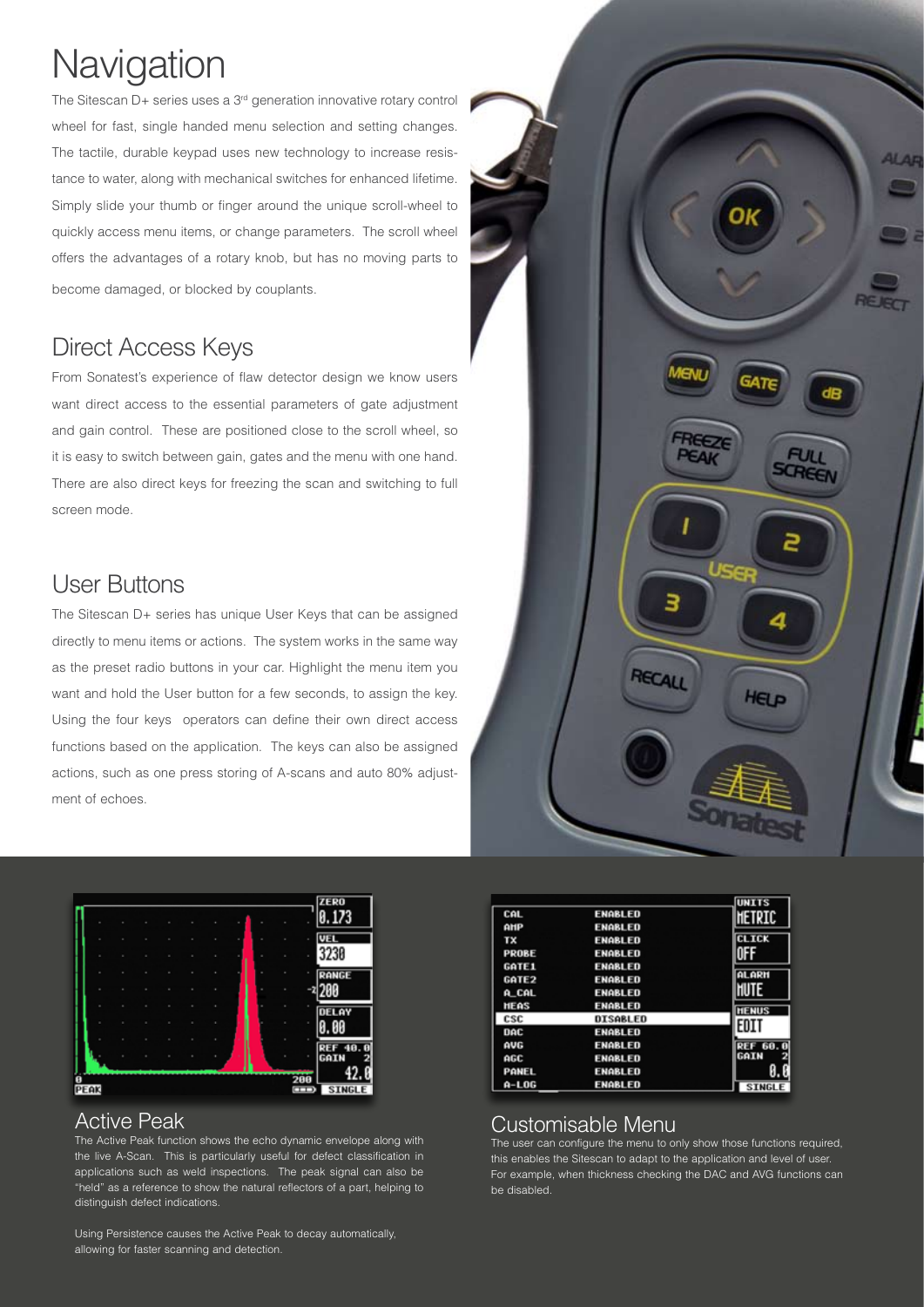#### SITESCAN D+ SERIES Specifications D-10+ and D-20+ specifications are subject to change)

Test Range 5mm (0.2in) up to 5,000 mm (200 in.) in steel. Variable in sequence 10mm or 1mm. **Velocity** 1000 - 9999 m/s. **Probe Zero** 0 to 999.999 µs. **Delay** 0-5,000m at steel velocity in 0.05 steps (0-200 in 0.002 in. steps) Gain 0.5, 1, 2, 6, 10, 14 and 20dB steps. **Test Modes** Pulse echo and transmit/receive. Gate **Gate** Start & Width adjustable over full range. Amplitude 0-100%, 0.5% steps visual and audible alarms. Positive triggering. **Measurement Modes Depth** Depth and amplitude of first signal in gate Echo-Echo **Echo-to-Echo distance measurement**; (single gate). Flank to Flank, Automatic Gate 2 positioning. **Trig** Trigonometric display of beam path, depth and surface distance. Calculation of skip depth and curved surface compensation, Xoffset for transducer. **T-Min Holds** minimum thickness in depth mode. **Pulser Voltage** Spike - 200 Volt peak amplitude, rise/fall time <10ns into 50 ohm. Fixed 20nS spike width. **P.R.F** Selectable 35 to 500 Hz, in 5Hz steps. **Display** Colour Transflective TFT: Display area 116.16 x 87.2 mm (4.57 x 3.43 in). A-Scan Area 610 x 400 pixels max sunlight viewable. **Screen Update Rate** 50 or 60Hz. **Rectification** Full wave, positive, negative, RF. **Frequency Bands** Broadband 1.0 - 15MHz - 3dB. **Vertical Linearity** Vertical = 1% Full Screen Height (FSH). **Amplifier Linearity**  $\pm 0.1$ dB. **Horizontal Linearity** 0.33% Full Screen Width (FSW). **Reject** 50%. (LED warning light when selected). **Units** Metric (mm) or inch (in). **A-Scan Memory** 5,000 waveforms. **Panel Memory** 100 stores for calibration settings. **Thickness Logging** Storage for 100,000 thickness readings configured either by Block/Location/Number mode or alphanumeric pre-programmable worksheets. Readings can be exported to MS Excel using optional SDMS software. **Thickness Logging**  with A-Scan 5,000 A-Scans and Thickness readings **Auto-Cal** Automatic calibration with two echoes. **Display Freeze** Holds current waveform on screen. **Active Peak Memory** For echo-dynamic pattern capture. **Persistence** Decaying echo-dynamic capture **USB** For connection to PC & printer. **DAC plus AWS & API** Sitescan D-10+ or D-20+. User Guide. Carry Bag. SDMS Lite & USB cable. Display Window Cover. Couplant. **Application Packs** D-10+ Weld Test Kit-EU D-10+ Weld Test Kit -US D-20+ Weld Test Kit-EU D-20+ Weld Test Kit-US **Site Pack**  Rugged Shipping Case

**Online Help** Instant Operator guidance on functions accessed from direct

**Language Support** Six user selectable languages from: English, German, French,

Spanish, Dutch, Italian, Russian, Polish, Czech, Chinese.

keys.

**Video** Composite video (PAL & NTSC) **Transducer Sockets** BNC or LEMO1 (factory option) Battery **Exercise Lithium Ion 14.4V.** Minimum 9.5 hours use, typically 12 hours, maximum 18 hrs indication of battery charge. Recharge time 3 hours. Battery can be charged separately. **Charger** 100-240 VAC, 50-60 Hz. **Environmental** Meets IP67 **Temperature Conditional Operating -10°C to 55°C (14°F - 131°F). Size** H172mm x W238mm x D70mm (6.77in x 9.37in x 2.75in). **Weight** 1.7kg (2.4lbs) with battery. **Warranty** 1 year. **Calibration Standard** EN12668. **Sitescan D-20+ Additional Specification** (Sitescan D-20 only)<br>Frequency Bands 1 MHz, 2.25 MHz, 5 MHz. Wide (1-20 MHz). **Frequency Bands** 1 MHz, 2.25 MHz, 5 MHz. Wide (1-20 MHz). **Square Wave Pulser** Optimised for each band (spike on wide). **TCG** Time Corrected Gain 40dB dynamic range, 30dB per microsecond, up to 10 points for curve definition. **Sitescan D-10+ & D-20+ Options** (Available in all variants)<br>DAC Option Up to 10 points may be entered and used to d Up to 10 points may be entered and used to digitally draw a DAC curve; reference -2, -6, -10, -12,-14 dB curves can be selected for JIS, ASME and EN 1714 codes. **DAC plus AVG/DGS** Automatic Defect Sizing using probe data. AWS Automatic Defect Sizing in accordance with AWS D1.1 Structural Welding. API Automatic Defect sizing in accordance with API 5UE. **DAC plus DGS, AWS & API** (functionaltiy as above) GATE 2 **CATE 2** Optional second gate allows Gate-to-Gate measurement mode. **B-Scan** Displays profile of thickness. Selectable rates of 3, 5, 10 updates per second. **Standard D+ Series Kit** Battery, Charger, Mains Cable. All kits include the Site Pack option, transducers, cables and test blocks.

D-10+ Weld Test Kit-Universal D-20+ Weld Test Kit-Universal D-10+ Thickness Testing Kit - EU D-10+ Thickness Testing Kit - US

Hanging Brackets and Hooks

**Accessories** Support Stands Pack Body Harness